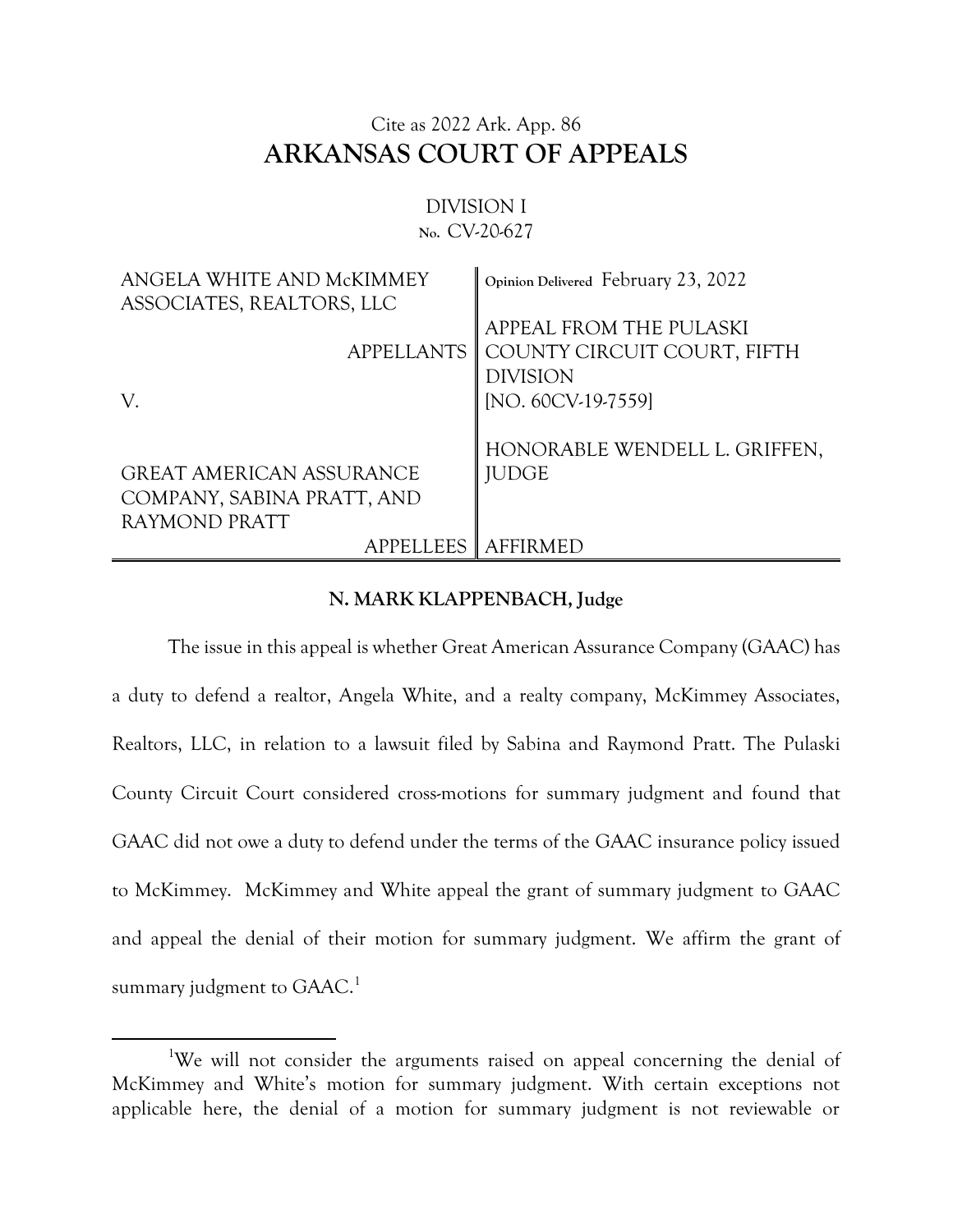The Pratts listed their home for sale. While the Pratts were out of town, White showed the property on April 10, 2018. The Pratts returned home on April 17 to find that many of the inside lights were on and the upstairs door that opened to the exterior balcony from the master bedroom was wide open. Their home sustained extensive interior water damage from rainstorms, and the home's interior was exposed to wind, dust, dirt, bugs, pollen, and extreme changes in temperatures for days. The necessary cleaning and repairs deprived the Pratts of ideal real-estate market timing, and they were physically displaced to make way for the cleaning and repairs. The Pratts are meticulous housekeepers, and they both have physical ailments aggravated by dust, mold, and the like. Mr. Pratt sent two letters to McKimmey to complain of their displeasure, explain the costly remedial measures that would be required, express their expectation that the realty company would be responsible to make things right, and demand a prompt response from McKimmey.

On April 22, Mr. Pratt sent his first letter (that included all the heretofore described information in much greater detail) to McKimmey. The following portion of Mr. Pratt's letter is particularly relevant to this appeal:

I don't know if you have an E & O policy, don't know what your deductibles/co-pay requirements are, but I am pretty sure if you don't you will have a big out of pocket. If you do, it may be smaller out of pocket now, but your risk assignment will change and you will probably be paying increased premiums for a while.

If you have a carrier, I need the name of the carrier, phone number, point of contact and an open claim number by 12 noon on Tuesday the 24th of April 2018. If you

 $\overline{\phantom{a}}$ 

appealable. *See*, *e.g*., *Harris v. City of Fort Smith*, 359 Ark. 355, 197 S.W.3d 461 (2004); *C&R Constr. Co. v. Woods Masonry & Repair, LLC*, 2020 Ark. App. 105, 596 S.W.3d 35.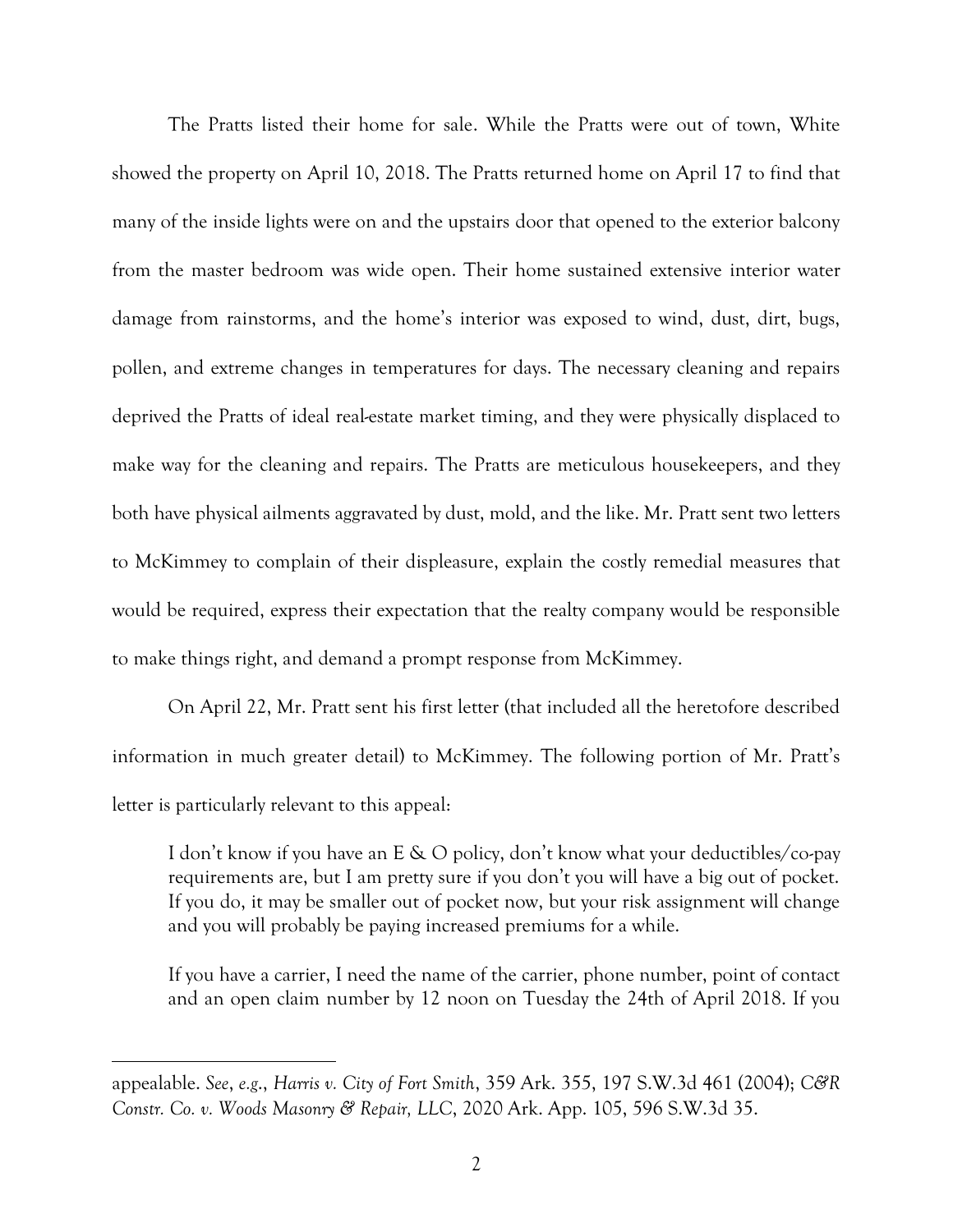don't have a carrier, then you need to give written assurance that McKimmey Associates, Realtors is taking responsibility before the deadline.

I think that your company has a huge liability. If things don't get on track quickly and we have to find a lawyer, the exposure will probably go up.

Mr. Pratt received no response, so on May 2, he sent another letter to McKimmey

and White in which he described the efforts that had begun in the cleaning and restoration

of the home. In that letter, Mr. Pratt also wrote:

Due to your failure to provide insurance carrier and claim number information, I can only conclude that it will require the actions of a regulatory agency or litigation to secure your participation in the repair process.

While the formal complaints make their way through the system and as a precursor to a lawsuit being filed; I am putting you on notice to preserve any and all materials that could possibly relate to your actions, your company actions in the past or future, concerning me, my wife Sabina, our broker, or our property.

Mr. Pratt listed documents and items that they should preserve, although this was not to be

taken as an exhaustive list.

.…

McKimmey purchased a one-year "claims made" "Real Estate Professional Errors & Omissions Insurance Policy" from GAAC, effective May 13, 2018, to May 13, 2019. The Pratts filed a lawsuit against McKimmey and White on February 18, 2019. McKimmey subsequently submitted a claim to GAAC in which it attached Mr. Pratt's April and May 2018 letters as well as the Pratts' lawsuit complaint. On April 25, 2019, GAAC denied the claim, explaining that the claim was evident in the Pratt letters, which predated the effective date of the GAAC policy. Thus, GAAC would not defend McKimmey and White in the Pratt lawsuit.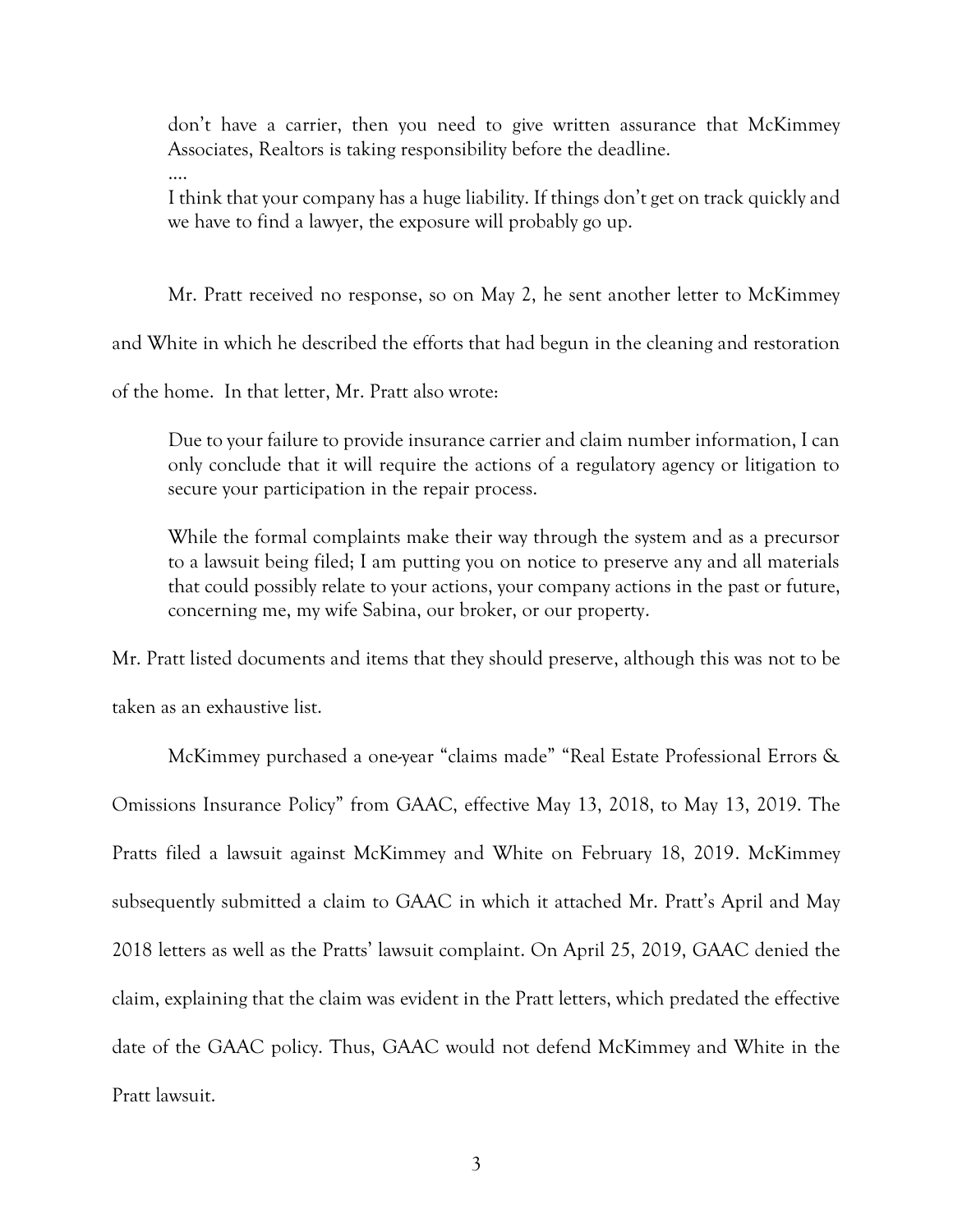This led to the litigation at issue in this appeal. In October 2019, White and McKimmey filed a complaint for declaratory judgment against GAAC and the Pratts. White and McKimmey sought a declaration from the circuit court that GAAC had the contractual duty under the insurance policy to defend them in the Pratt lawsuit. In December 2019, White and McKimmey filed a motion for summary judgment asserting that there were no material issues of fact and that they were entitled to judgment as a matter of law on their demand that GAAC defend them because they made a claim shortly after the Pratt lawsuit was filed, which was during the policy period. They attached Mr. Pratt's two letters and a copy of the GAAC insurance policy.

In January 2020, GAAC filed a cross-motion for summary judgment, agreeing that there were no issues of material fact that remained to be determined but asserting that GAAC was clearly correct to deny McKimmey's claim. GAAC contended that this was a "claims made" policy, which provides coverage only if a claim is presented during the policy period. GAAC argued (1) that Mr. Pratt's letters constituted a "claim" under the policy that was made against McKimmey and White before the inception of the GAAC policy; and (2) that Mr. Pratt's letters constituted a basis for McKimmey and White to reasonably expect that their acts or omissions would be the basis of a claim, which existed prior to the inception of the GAAC policy. Under either of these scenarios, the GAAC policy language excluded coverage.

The cross-motions were heard before the circuit court in July 2020. McKimmey and White's attorney argued the Pratt letters contained "a litany of complaints," but the letters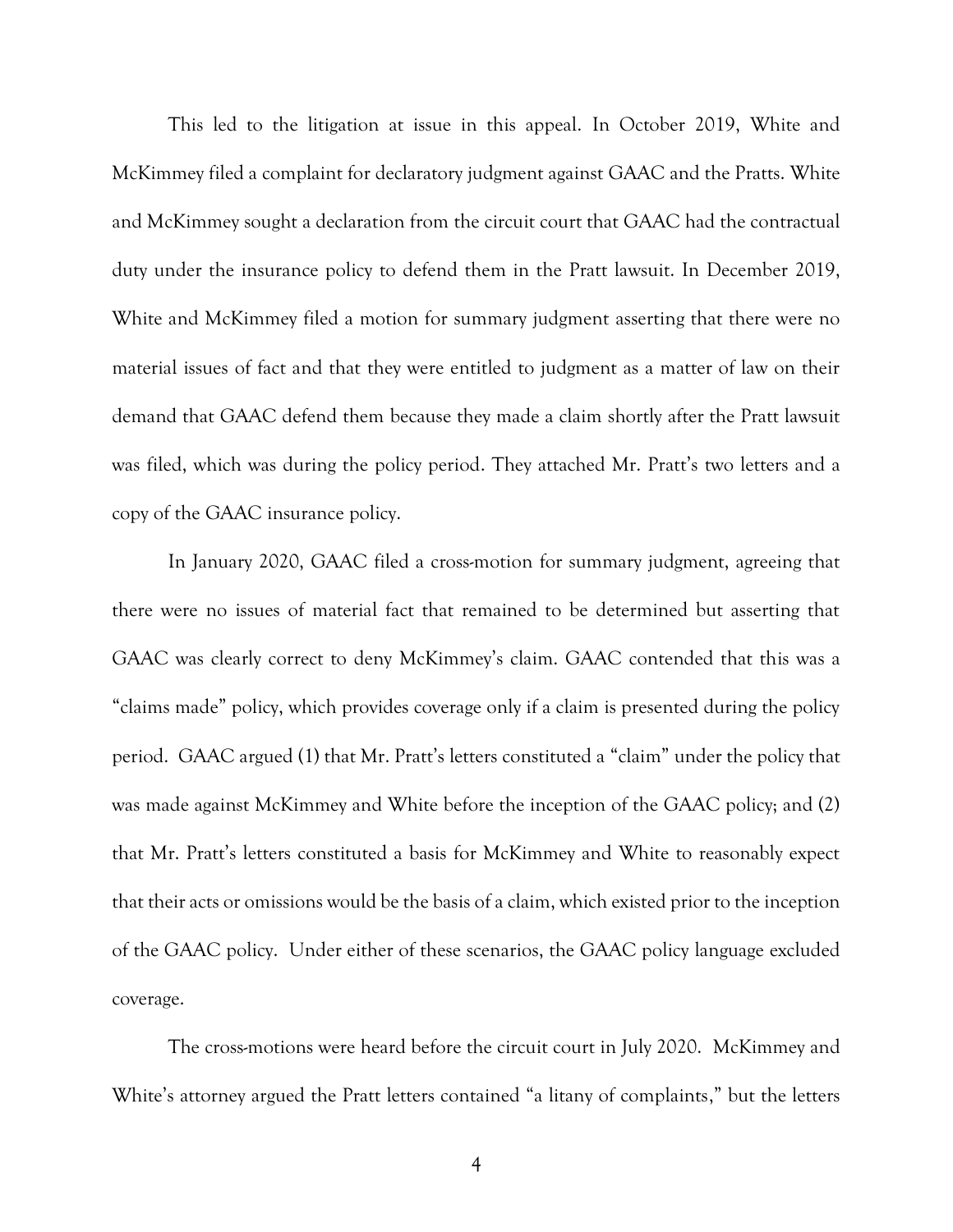were not specific and did not express a "demand for any particular relief." In contrast, GAAC asserted that the insureds themselves presented the Pratt letters as part of their claim, undisputedly showing that they had reason to expect that their acts or omissions would be the basis of a claim, which all occurred prior to the inception of this insurance policy. GAAC also argued that the letters themselves clearly constituted a claim as defined by the policy. The circuit court agreed with both GAAC's arguments, granted summary judgment to GAAC, and denied McKimmey and White's motion for summary judgment. This appeal followed.

Summary judgment may be granted only when there are no genuine issues of material fact to be litigated, and the moving party is entitled to judgment as a matter of law. *Douglas Cos., Inc. v. Walther*, 2020 Ark. 365, 609 S.W.3d 397. Ordinarily, upon reviewing a circuit court's decision on a summary-judgment motion, we would examine the record to determine if genuine issues of material fact exist. *Cherokee Nation Businesses, LLC v. Gulfside Casino P'ship*, 2021 Ark. 183, 632 S.W.3d 284. However, when the parties agree on the facts, we simply determine whether the appellee was entitled to judgment as a matter of law. *Id*. When parties file cross-motions for summary judgment they essentially agree that there are no material facts remaining, and summary judgment is an appropriate means of resolving the case. *Id*. As to issues of law presented, our review is de novo. *Id*.

McKimmey and White contend that the circuit court erred in granting summary judgment to GAAC because Mr. Pratt's letters did not rise to the level of a "claim" or "demand" such that litigation should reasonably have been expected by the insured. Their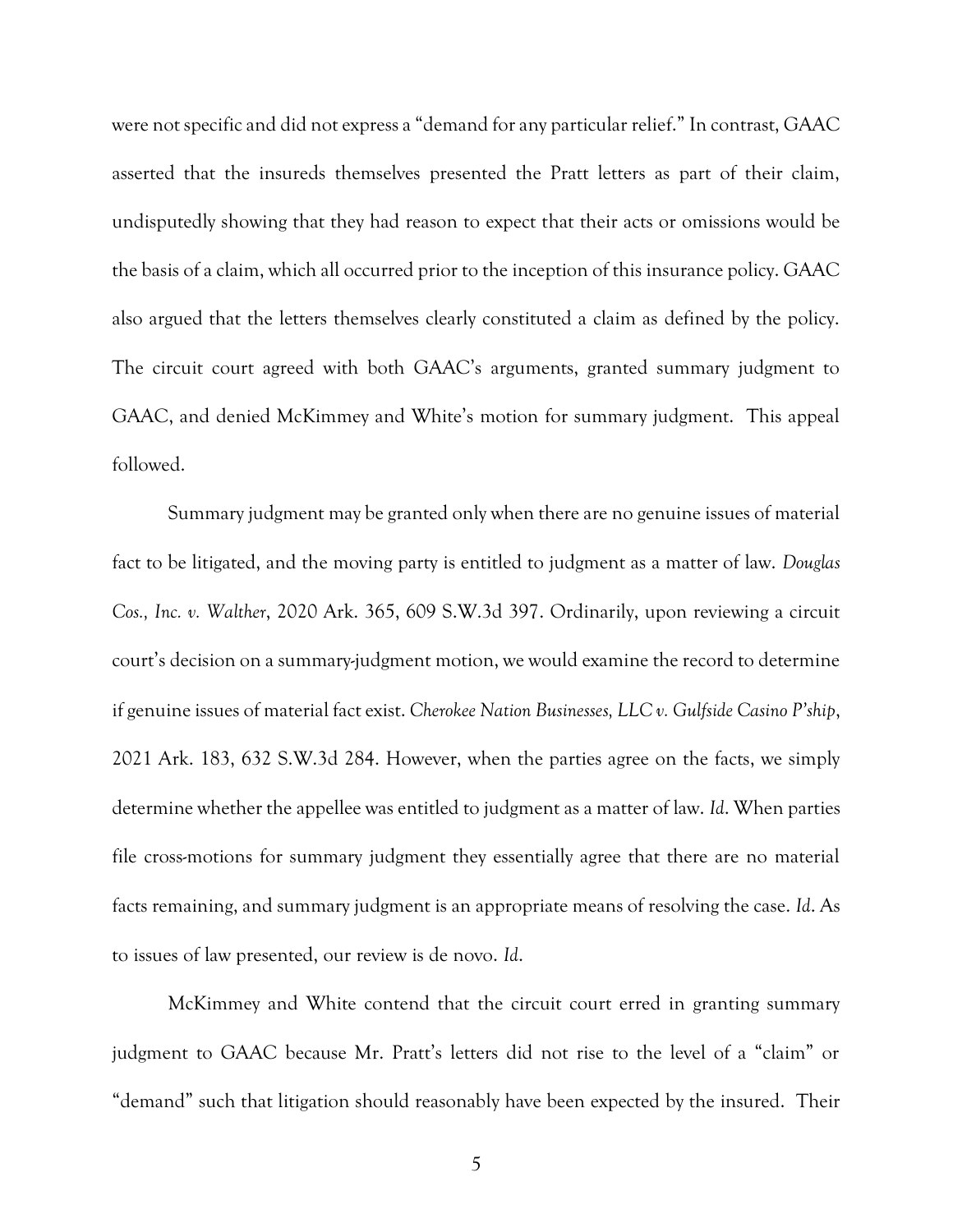argument, in essence, is that their claim did not arise until the Pratts filed suit in February 2019 and delivered summonses to the defending parties.

Now we turn to the insurance policy language. The GAAC insurance policy is a "claims made" policy, meaning that it covers claims made or brought only during the policy period, in this case, May 13, 2018, to May 13, 2019. In all capital letters at the beginning of the declarations page, the contract recites:

## THIS POLICY APPLIES ONLY TO THOSE CLAIMS THAT ARE FIRST MADE AGAINST AN INSURED DURING THE POLICY PERIOD.

The policy explains its "Insuring Agreement" in Section I.B., reciting that it will provide coverage for a claim "provided that prior to the inception date of the first policy issued by the Company, and continuously renewed, no Insured had a basis to believe that any such act or omission, or Related Act or Omission, might reasonably be expected to be the basis of a Claim[.]" Section II.B. defines "Claim" to mean:

- (1) a written demand for money or services received by an Insured, or
- (2) a civil proceeding in a court of law, or arbitration proceeding, against an Insured, commenced by the service of summons or receipt of an arbitration demand;

when arising out of an act or omission in the performance of Real Estate Professional Services.

We hold that the circuit court did not err in granting summary judgment to GAAC.

Mr. Pratt's two letters clearly qualify as a "claim." The letters do not state damages of a particular dollar amount, but they do inform McKimmey that the Pratts hold McKimmey and White responsible for the damages to them and to their home. The April 22 letter set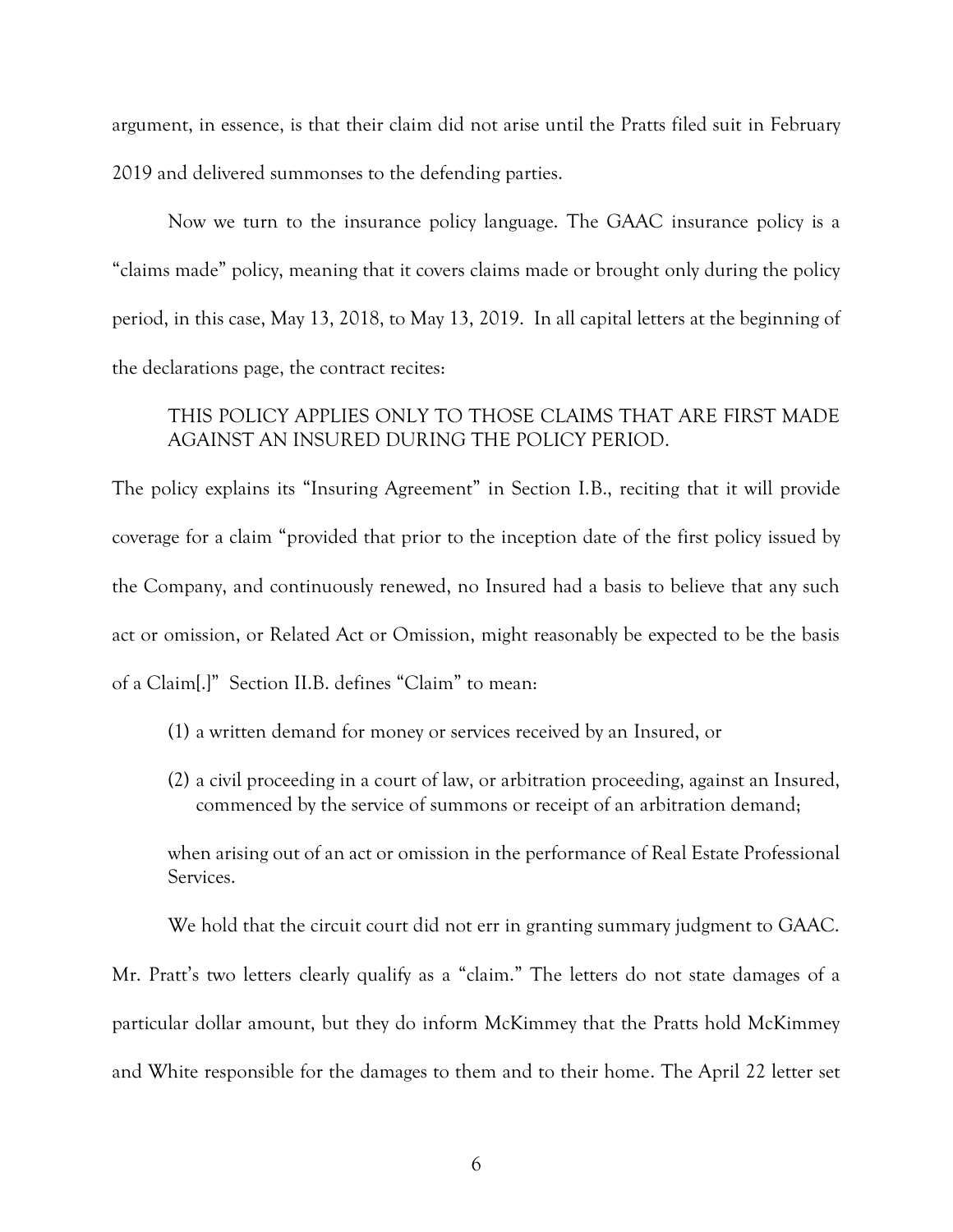out in great detail that the Pratts expected McKimmey to pay for the repairs, specifically asking for an errors-and-omissions insurance claim to be opened by April 24. The April 22 letter also stated that if McKimmey did not have insurance coverage, then McKimmey needed to provide the Pratts written assurance that it would take responsibility for the "serious damages." Mr. Pratt referenced what out-of-pocket costs McKimmey might be facing depended on McKimmey's insurance coverage, or lack thereof. Mr. Pratt added, "[Y]our company has a huge liability," and depending on their response, the Pratts might "have to find a lawyer" and McKimmey's "exposure will probably go up." The May 2 letter noted the company's failure to respond, which "will require the actions of a regulatory agency or litigation to secure your participation in the repair process." The May 2 letter also recited that Pratt was "putting [McKimmey] on notice" to preserve any materials relating to their listing. The Pratts, in no uncertain terms, expected to be compensated by McKimmey and White for any and all damages caused by the upstairs door being left open by a real estate agent after a showing. The letters tell McKimmey that the Pratts have a claim, that the claim is McKimmey's responsibility, and that the claim should be referred to McKimmey's insurance company. Treating the letters as other than a claim requires a tortured construction of its text and plain meaning. *See Chartis Specialty Ins. Co. v. Restoration Contractors, Inc.*, No. 10-1160 ADM/FLN, 2010 WL 3842372 (D. Minn. Sept. 27, 2010); *Berry v. St. Paul Fire & Marine Ins. Co.*, 70 F.3d 981 (8th Cir. 1995).

 We hold that the undisputed facts and unambiguous contract language support the circuit court's entry of summary judgment on behalf of GAAC. We affirm.